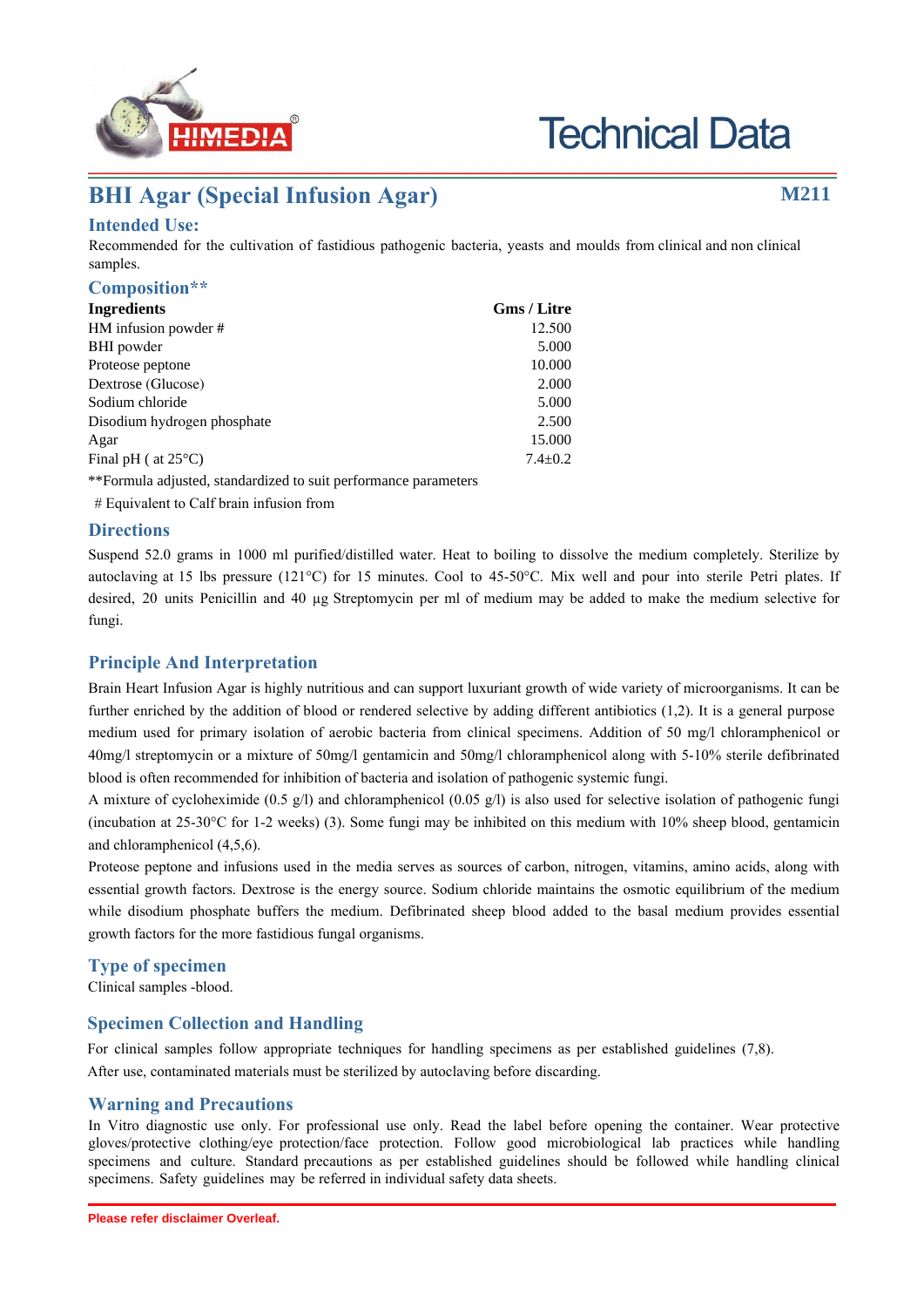## **Limitations**

As organisms differ in their nutritional requirements, some fastidious organisms may be inhibited or may show poor growth.

2. Further biochemical and serological tests must be carried out for complete identification.

## **Performance and Evaluation**

Performance of the medium is expected when used as per the direction on the label within the expiry period when stored at recommended temperature.

# **Quality Control**

# **Appearance**

Cream to yellow homogeneous free flowing powder

#### **Gelling**

Firm,comparable with 1.5% Agar gel.

#### **Colour and Clarity of prepared medium**

Basal medium : Light amber coloured clear to slightly opalescent gel. After addition of 5% v/v sterile defibrinated blood : Cherry red coloured, opaque gel forms in Petri plates.

#### **Reaction**

Reaction of 5.2% w/v aqueous solution at  $25^{\circ}$ C. pH : 7.4 $\pm$ 0.2.

## **pH**

7.20-7.60

## **Cultural Response**

Cultural characteristics observed after an incubation at  $35{\text -}37^{\circ}\text{C}$  for 18-24 hours (If desired add 5% v/v sterile defibrinated blood).

| Organism                                                      | <b>Inoculum</b><br>(CFU) | Growth    | <b>Recovery</b> | Growth w/<br>blood | Recovery w/<br>blood |
|---------------------------------------------------------------|--------------------------|-----------|-----------------|--------------------|----------------------|
| Candida albicans ATCC<br>26790                                | 50-100                   | luxuriant | $>=70%$         | luxuriant          | $>=70%$              |
| Staphylococcus aureus<br>subsp. aureus ATCC<br>25923 (00034*) | $50-100$                 | luxuriant | $>=70%$         | luxuriant          | $>=70%$              |
| Streptococcus pneumoniae 50-100<br>ATCC 6303                  |                          | luxuriant | $>=70%$         | luxuriant          | $>=70%$              |
| Shigella flexneri ATCC<br>$12022(00126*)$                     | $50-100$                 | luxuriant | $>=70%$         | luxuriant          | $>=70%$              |
| Escherichia coli ATCC<br>25922 (00013*)                       | $50-100$                 | luxuriant | $>=70%$         | <i>luxuriant</i>   | $>=70%$              |

Key : \*Corresponding WDCM numbers.

## **Storage and Shelf Life**

Store between 10- 30 $\degree$ C in a tightly closed container and the prepared medium at 2 - 8 $\degree$ C. Use before expiry date on the label. On opening, product should be properly stored dry, after tightly capping the bottle in order to prevent lump formation due to the hygroscopic nature of the product. Improper storage of the product may lead to lump formation. Store in dry ventilated area protected from extremes of temperature and sources of ignition Seal the container tightly after use. Use before expiry date on the label. Product performance is best if used within stated expiry period.

# **Disposal**

User must ensure safe disposal by autoclaving and/or incineration of used or unusable preparations of this product. Follow established laboratory procedures in disposing of infectious materials and material that comes into contact with clinical sample must be decontaminated and disposed of in accordance with current laboratory techniques (7,8).

## **Reference**

- 1. Roseburg T. et al, 1944, J. Infect. Dis., 74:131.
- 2. Conant N. F., 1950, Diagnostic Procedures and Reagents, 3rd Ed., APHA Inc.
- 3. MacFaddin J. F., 1985, Media for Isolation-Cultivation-Identification-Maintenance of Medical Bacteria, Vol. I, Williams and Wilkins, Baltimore.
- 4. Creitz and Puckett, 1954, Am. J. Clin. Pathol., 24:1318.
- 5. Murray P. R., Baron J. H., Pfaller M. A., Jorgensen J. H. and Yolken R. H., (Eds.), 2003, Manual of Clinical Microbiology, 8th Ed., American Society for Microbiology, Washington, D.C.